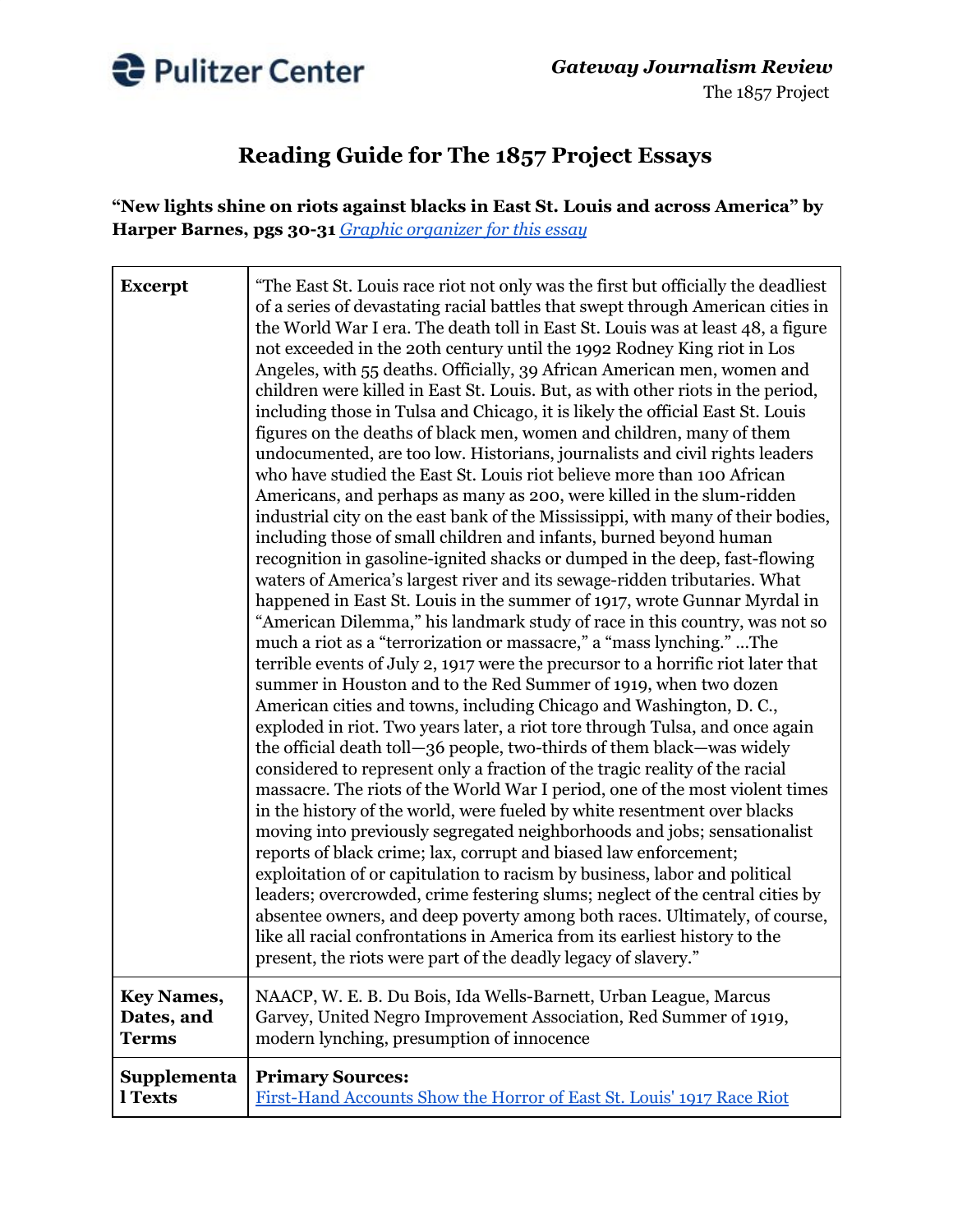

| <b>Emmett Till Anti-lynching Bill</b>                                                         |
|-----------------------------------------------------------------------------------------------|
| "200 Lynched in Missouri and Illinois" by Amelia Blakely, <i>Gateway</i><br>Journalism Review |
| Ida B Wells-lynch-law-america                                                                 |
| The Death of Emmett Till                                                                      |
| Ahmaud Arbery, A Modern Day Lynching                                                          |
| <b>Recent Accounts of Black Men Found Hanging from Trees</b>                                  |
| Image:                                                                                        |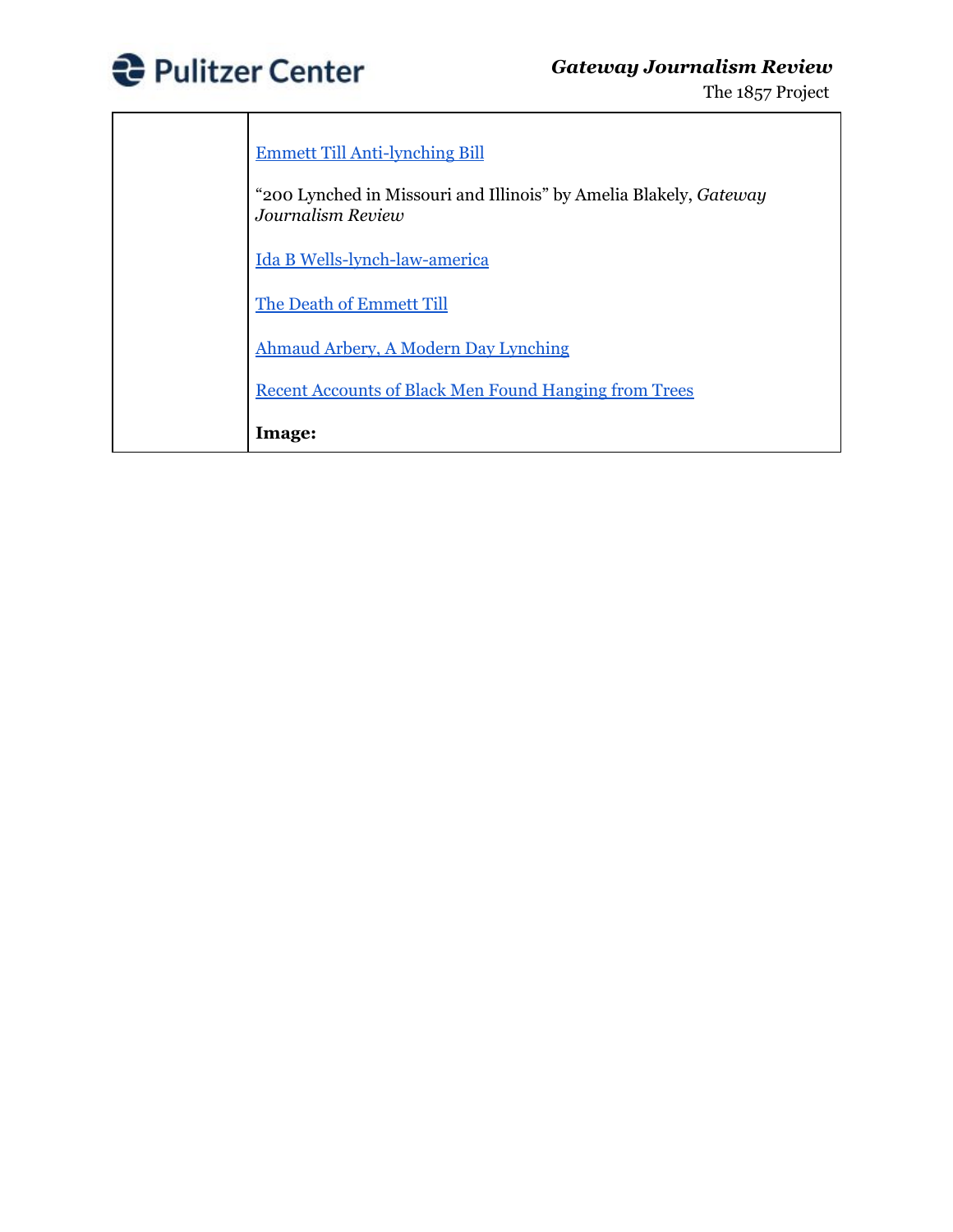

## *Gateway Journalism Review*

The 1857 Project